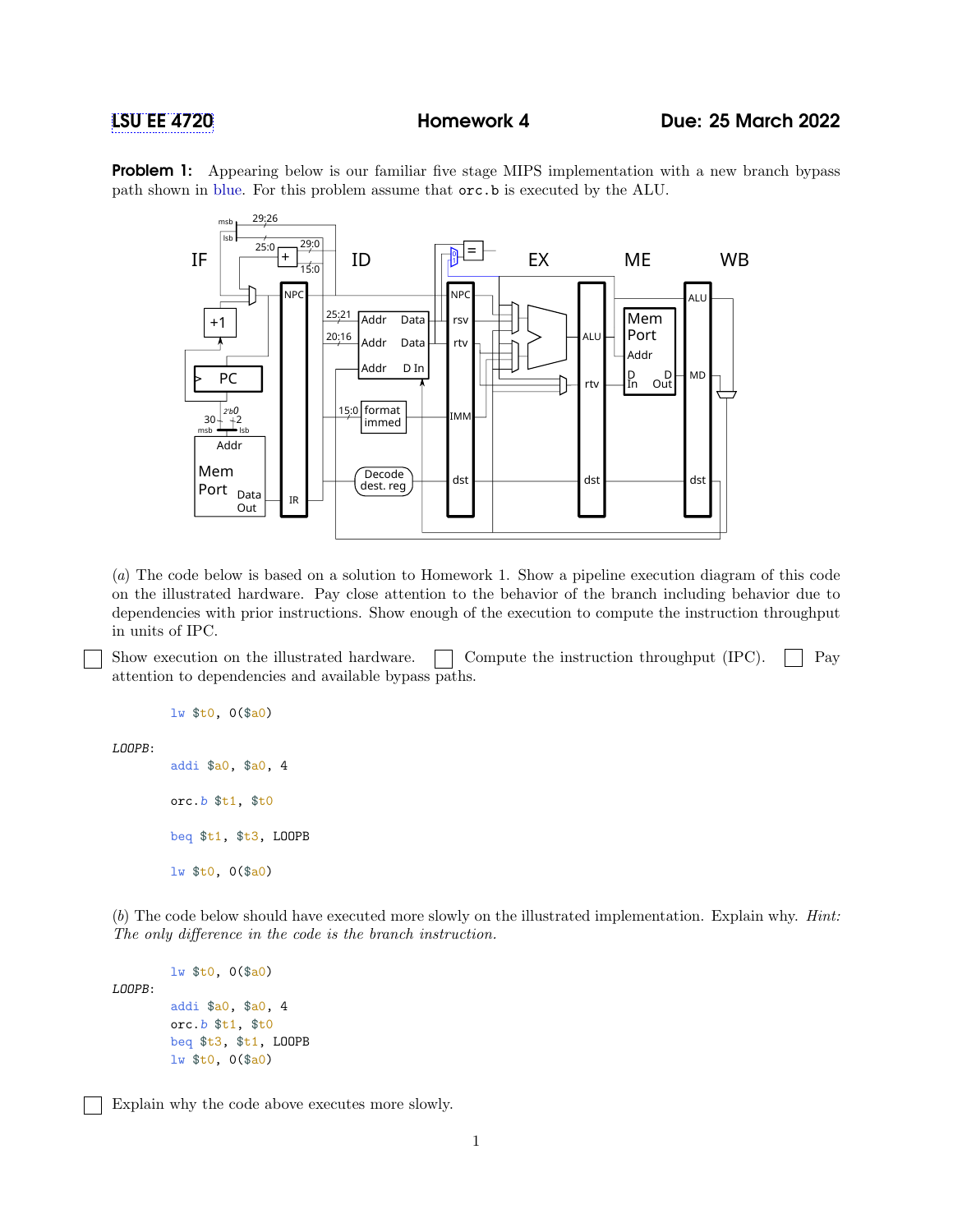Problem 2: Appearing below is the implementation used in the previous problem. Add control logic for the branch condition multiplexor (shown in blue). Feel free to insert an  $\overline{\phantom{a}}$  is Branch | logic block to detect the presence of a branch based on the instruction opcode. For an Inkscape SVG version of the implementation follow <https://www.ece.lsu.edu/ee4720/2022/hw04-br-byp.svg>.